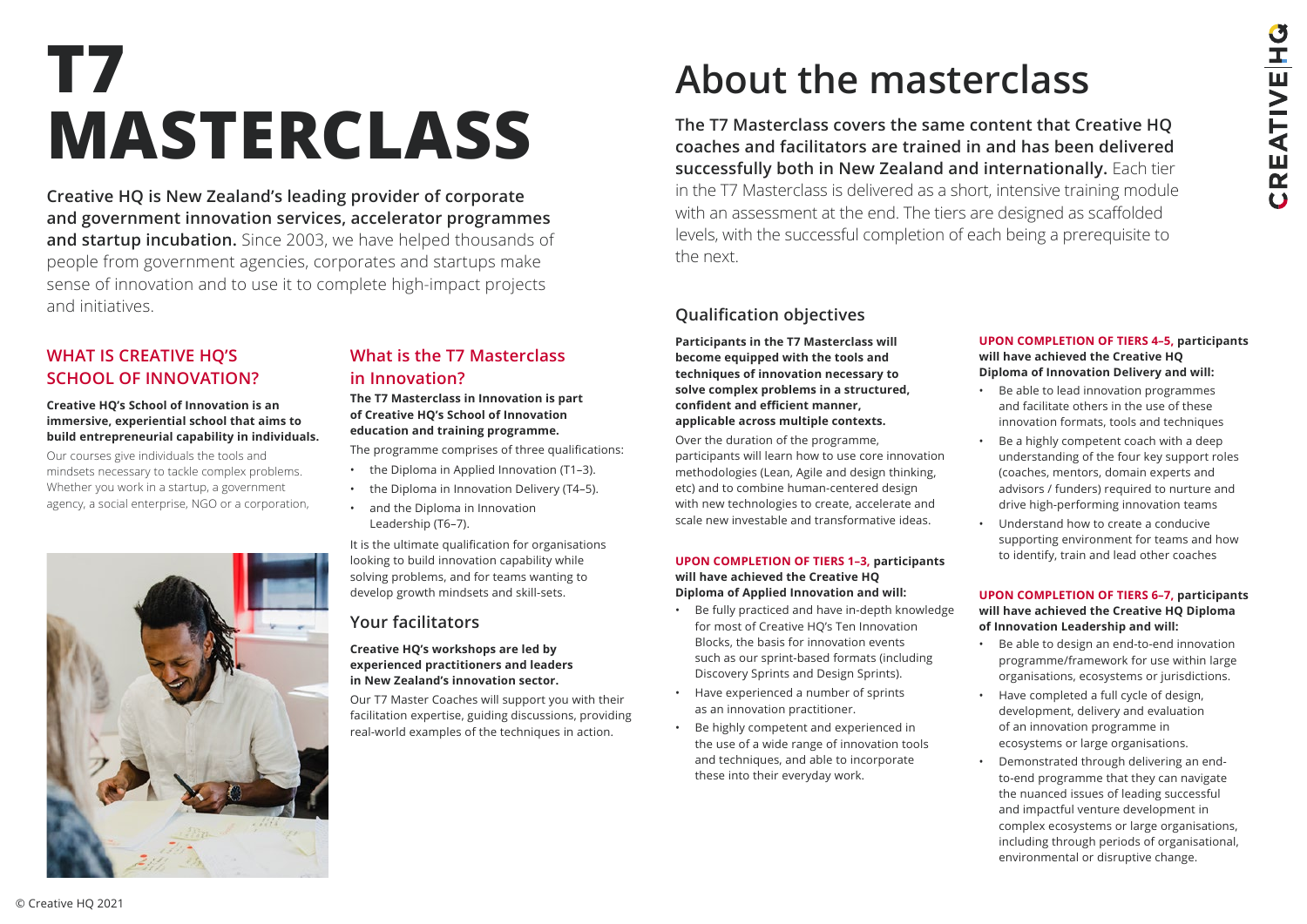

## **Entry requirements**

The entry requirement for the T7 Masterclass assumes participants have no prior knowledge of innovation or coaching methodologies.

Prior to starting the T7 Masterclass, participants will complete a CH3 assessment of their innate preferences and talents when it comes to working in an innovation environment.

# **Time commitment**

Each tier takes up to 80 hours to complete per participant.

### **Assessments**

At the end of each tier, participants will potentially complete assessments to determine whether the required standard of skills and competencies has been achieved.

# **About the masterclass tiers**

#### **What to do next?**

**Learn more about Creative HQ's School of Innovation online at:** [creativehq.co.nz](http://creativehq.co.nz)

**For any questions, reach out to us at:** [workshops@creativehq.co.nz](mailto:workshops%40creativehq.co.nz?subject=Enquiry%20about%20the%20Certificate%20in%20Applied%20Innovation)

**1 INTRODUCTION TO INNOVATION AND PROBLEM DISCOVERY**

#### **TIERS 1–3 ARE HIGHLY USEFUL AS AN INTRODUCTION TO THE PRINCIPLES, METHODOLOGIES AND PRACTICES OF EFFECTIVE INNOVATION PROGRAMMES.**

Participants will be able to contribute meaningfully to any structured innovation format such as a Design Sprint, Hackathon or collaborative problem-solving workshop.



**3 BUILD, MEASURE, LEARN**

**4 EMBEDDING AND CO-FACILITATION** The tiers suit anyone seeking to become a proficient practitioner or coach of innovation programmes and new venture initiatives in the workplace. They provide an opportunity to practice a range of tools, techniques and innovation formats on actual problems and opportunities, resulting in an in-depth understanding of how to "do" innovation in practice.

**5 LEAD FACILITATION AND COACHING**

**6 PROGRAMME DESIGN**

# **Diploma of Applied Innovation**

**7 INNOVATION MASTERY**

#### **TIERS 4–5 CREATE OPPORTUNITIES FOR PARTICIPANTS TO LEARN FROM THE FRONT OF THE ROOM AND DEVELOP INSTRUCTOR SKILLS TO LEAD INNOVATION WORKSHOPS THEMSELVES.**

These tiers are designed for those interested in delivering and facilitating innovation events.

# **Diploma of Innovation Delivery**

#### **TIERS 6–7 ARE IDEALLY SUITED TO INDIVIDUALS WHO ARE INTERESTED IN A CAREER IN INNOVATION.**

The training in these tiers involves mastery through the design and development of an innovation programme, plus the opportunity to either implement and evaluate that programme or research and apply a new innovation tool or technique.

# **Diploma of Innovation Leadership**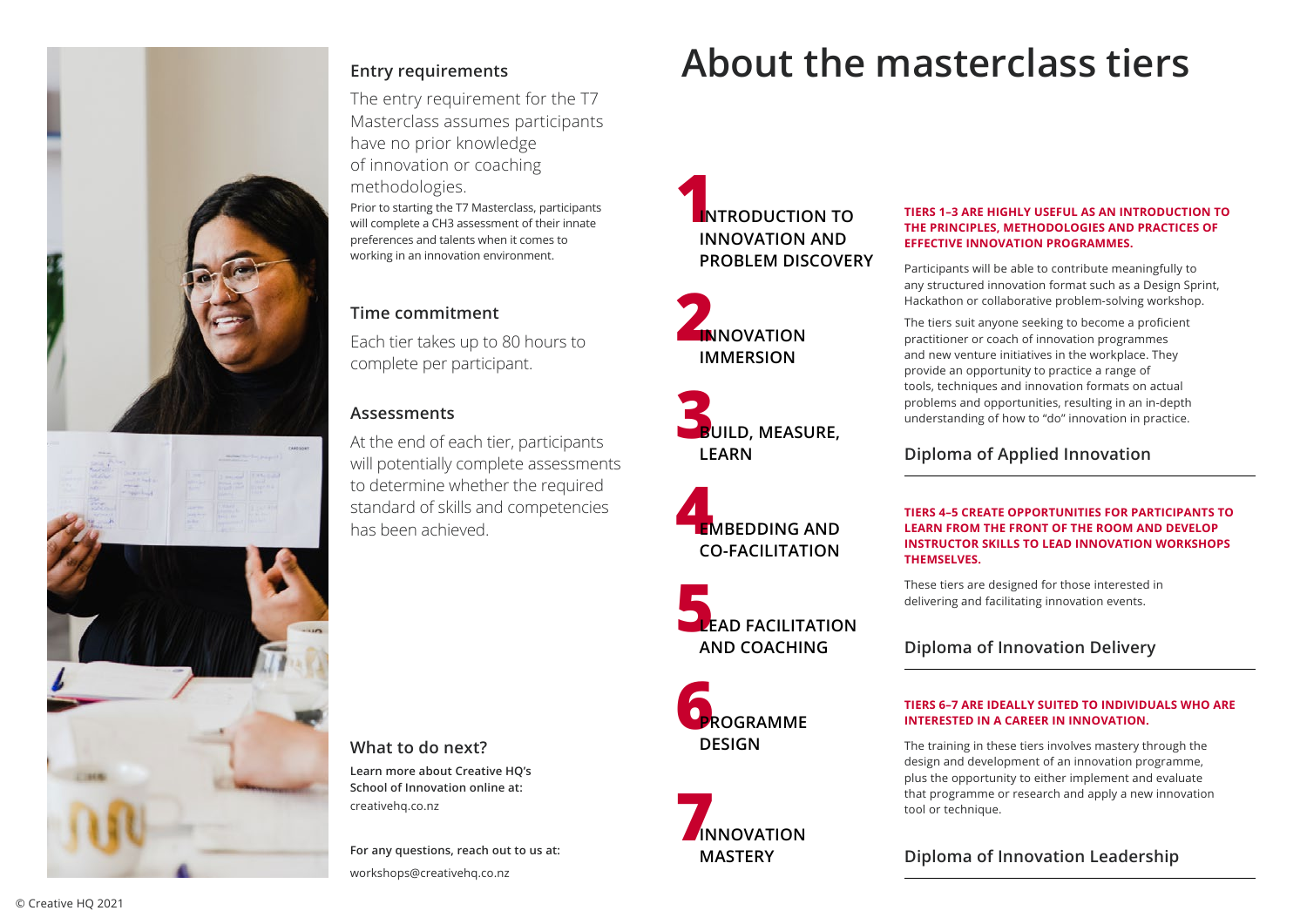

# **TIER 1** INTRODUCTION TO INNOVATION **AND PROBLEM DISCOVERY**

**Participants will complete 80 hours of hands-on learning and will be well-positioned to competently contribute to future innovation projects.** At the end of Tier 1, participants are expected to be proficient in the key principles, techniques and practices of innovation methodologies as well as the structure, format and implementation of the Creative HQ Foundation and Discovery Innovation Blocks.

#### **Activities**

**During the initial one-day in-residence bootcamp, participants will be introduced to a range of innovation methodologies and their underlying principles, philosophies, knowledge and theoretical foundations.**

Following this, participants will take part in a four-day Problem Discovery sprint, where the theory is paired with the tools and techniques frequently used in the application of innovation methodologies. Participants will work their way through a series of exercises designed to introduce core innovation practices and principles before embedding these new skills and techniques in their working knowledge.

Post-bootcamp, participants will be coached and supported remotely as they use their new tools for problem discovery, to validate a problem statement anchored in a real-world problem. Participants then join together inresidence again at the end of the four-week problem discovery period for a two-day workshop designed to distil the insights from the remote work and establish the foundational knowledge of innovation in practice.

*For those continuing to Tier 2 of the Masterclass, the workshop is also used to design inputs for their Tier 2 training.*

### **Key topics**

- Design thinking and customer empathy.
- Introduction to Lean Startup and Lean Enterprise methodology.
- Agile principles and introduction to Agile Management.
- Understanding the innovation life-cycle.
- Principles of collaborative problem solving.
- Problem Discovery and mapping.
- Introduction to Creative HQ's Ten Innovation Blocks.

#### **Learning outcomes**

#### **The learning outcomes for Tier 1 will include:**

- Innovation methodologies.
- Sprint participation and collaborative problem-solving.
- Problem Discovery skills and mapping.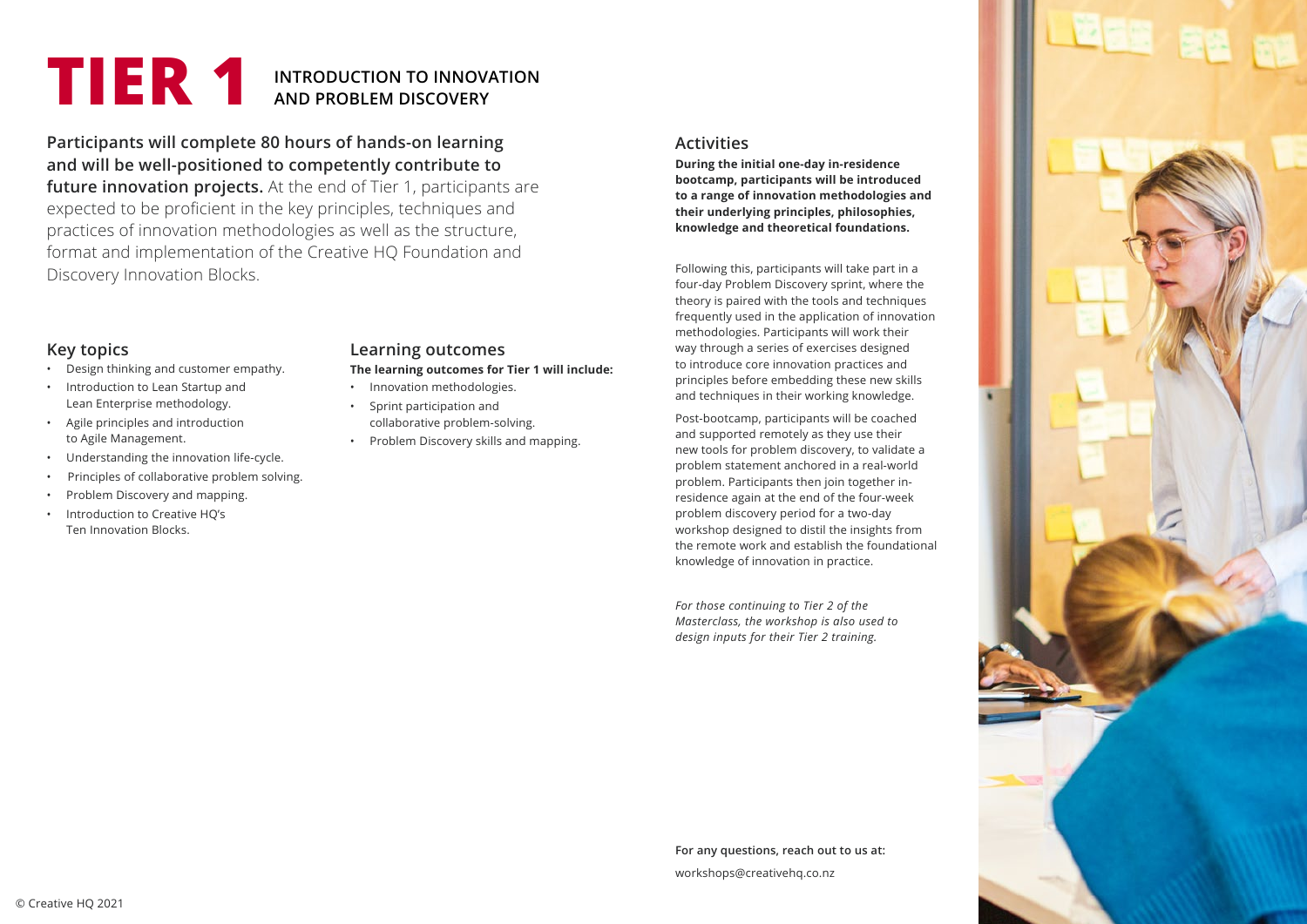



**Following the completion of Tier 2, participants are expected to be proficient practitioners in a range of Creative HQ's Innovation Blocks, be experienced in two sprint types, and have a solid understanding of related methodologies, tools, techniques and resources.**

#### **Activities**

**Tier 2 commences with an overview of the Creative HQ Market Potential Innovation Block, using validation tools to explore the unique factors that make the problem hard to solve and what the impact of any solution might be.**

Participants then assemble in-residence for an intensive Ideation Sprint where they will learn to ideate on potential solutions to a problem / opportunity, before designing and testing the solution concept with the target audience.

To end Tier 2, participants will gather for a one-day in residence retrospective on the sprint process and discuss their applied agile management through working effectively in sprints.

#### **Key topics**

- Confirming the potential value of solving a particular problem.
- Effective group work managing divergent and convergent modes (double diamond).
- Finding consensus during ideation to ensure progress.
- Exploring solutions from different perspectives.

#### **Learning outcomes**

**The learning outcomes for Tier 2 will include:** 

- Market potential.
- Ideation skills.
- Applied Agile Management.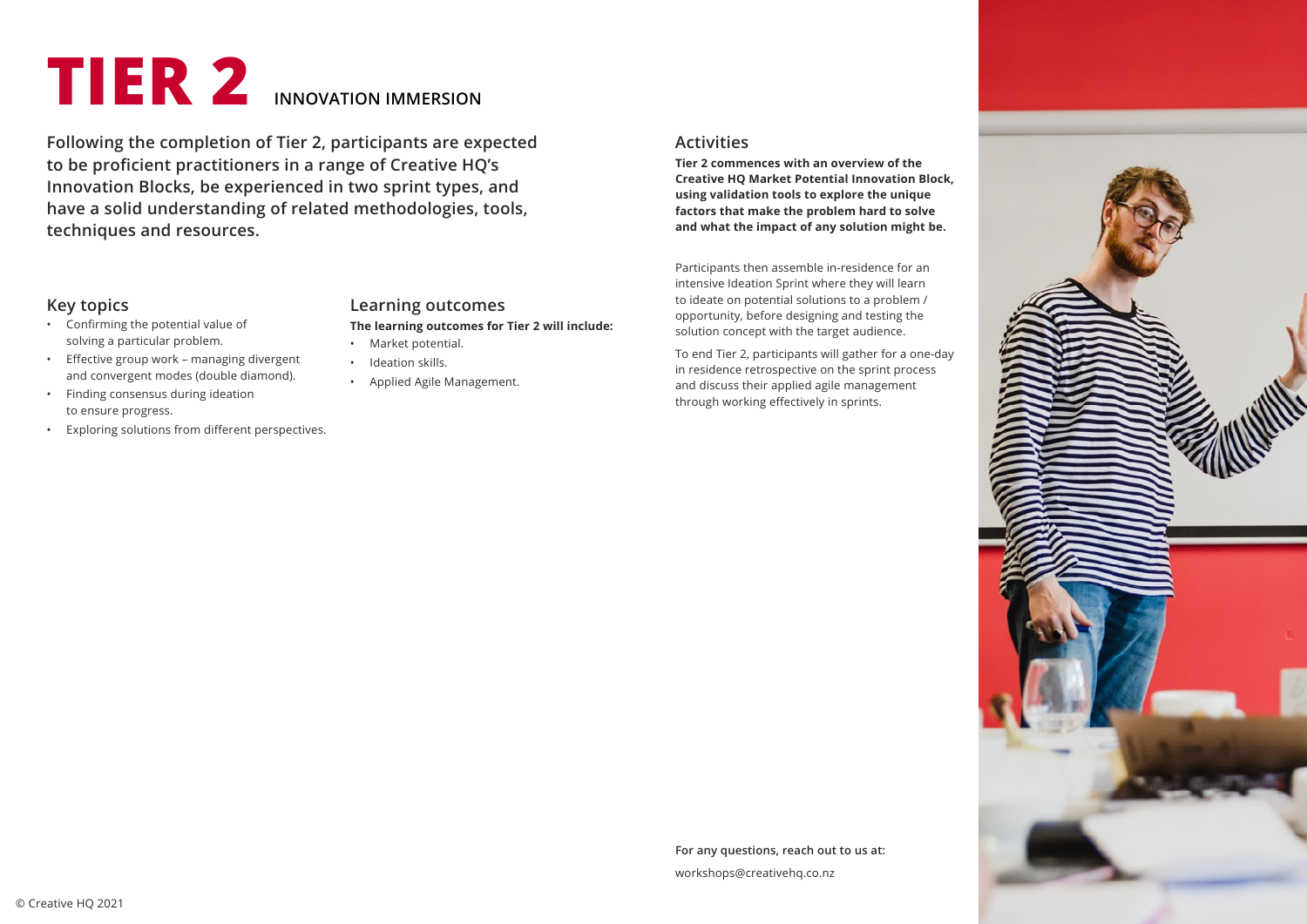



#### **Tier 3 completes Creative HQ's Diploma in Applied Innovation.**

Upon completion of Tier 3, participants will be able to use a variety of prototyping tools, test solutions thoroughly and effectively with users and stakeholders, and iterate based upon feedback. They will be able to use canvases and templates to look towards implementation and growth.

#### **Activities**

**Tier 3 delves deeper into the Build, Measure, Learn loop by helping participants iteratively build a range of solution prototypes to test with end users.**

The range includes light-weight virtual solutions through to sophisticated working prototypes. Following this process helps avoid investing a lot of time and money into a solution that ultimately nobody wants. Instead, through continual iteration and validation, participants will learn from users how to build successful solutions.

The tier introduces the concept of an MVP sprint and is designed to validate a given solution through carefully controlled "sales experiments" that mimic the psychology of actual sales situations.

- Using prototyping tools.
- Effective validation techniques.
- Pitching.
- Growth and implementation.

Participants learn to apply the sales experiment technique which can be used for any validation process. Having been exposed to three sprint types, they will be able to build and deliver a comprehensive pitch.

Finally, the lean canvas and a roadmap template are used to introduce scalability and the Creative HQ Innovation Block 'Growth'.

To end Tier 3, participants will gather for a oneday in residence retrospective on the process.

#### **Key topics**

- Understanding risk, uncertainty and evidence-based decision-making in the context of innovation experimentation.
- The range of solution prototypes through to Minimum Viable Product (MVP).
- How to use the Build, Measure, Learn loop effectively.
- How to use sales techniques for solution validation.
- Building and delivering a full pitch, using Creative HQ's 'Pitch' innovation block.
- Key principles of innovation management and how to drive towards specific innovation outcomes, metrics and objectives.

# **Learning outcomes**

#### **The learning outcomes for Tier 3 will include:**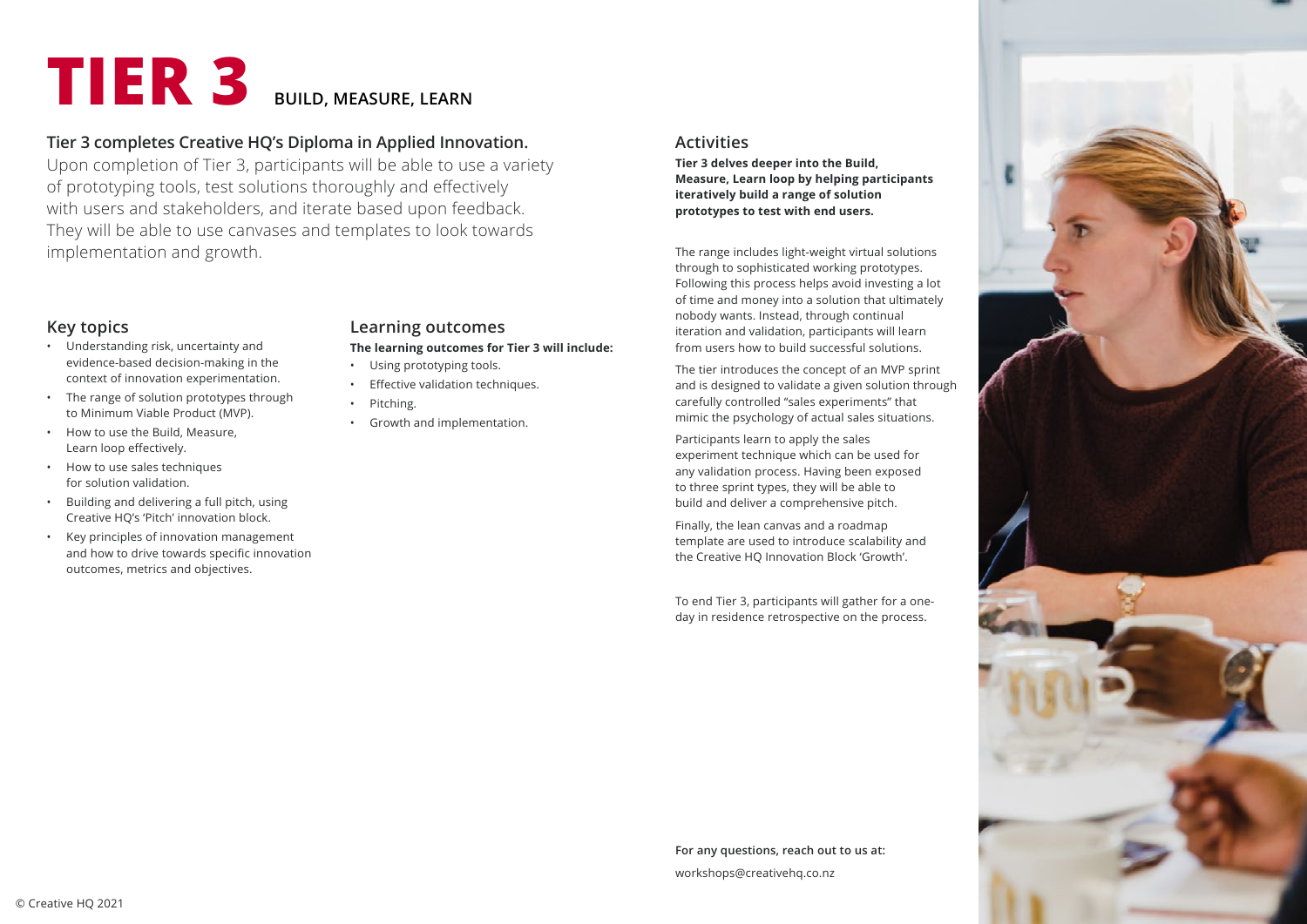

# **TIER 4 EMBEDDING AND CO-FACILITATION**

**Following the completion of Tier 4, participants are expected to** be showing aptitude and ability for workshop/sprint preparation, front-of-room facilitation, people management and run-sheeting. Participants will have developed a deep understanding of all the processes that happen behind the scenes when designing and facilitating a workshop/sprint with teams.

## **Activities**

**Tier 4 is designed to equip participants with the skills and knowledge to shift from "active participant" to "innovation practitioner". It is the first tier of the Diploma in Innovation Delivery.**

This shift is achieved through a series of activities and scenarios to prepare participants for building the foundation of a successful innovation event and live facilitation.

Participants will initially identify a one or twoday workshop / sprint opportunity within their organisation. Guided by their coach, they will start to engage with stakeholders to prepare the event, while working through a series of sessions on facilitation skills.

To end Tier 4, participants will further embed their coaching capability by co-creating and co-facilitating a one or two-day innovation event, supporting each other through the core activities. This will involve building the runsheet and creating the event space to develop a growth mindset for all participants.

# **Key topics**

- Front of room skills.
- How to select high-performing innovation teams that can drive rapid innovation and deliver pre-defined outcomes.
- Tips and tools for facilitation.
- Innovation event preparation, including working with clients, participants and run-sheeting.

#### **Learning outcomes The learning outcomes for Tier 4 will include:**

- Building and coaching successful teams.
- Preparing an innovation event.
- Facilitation skills.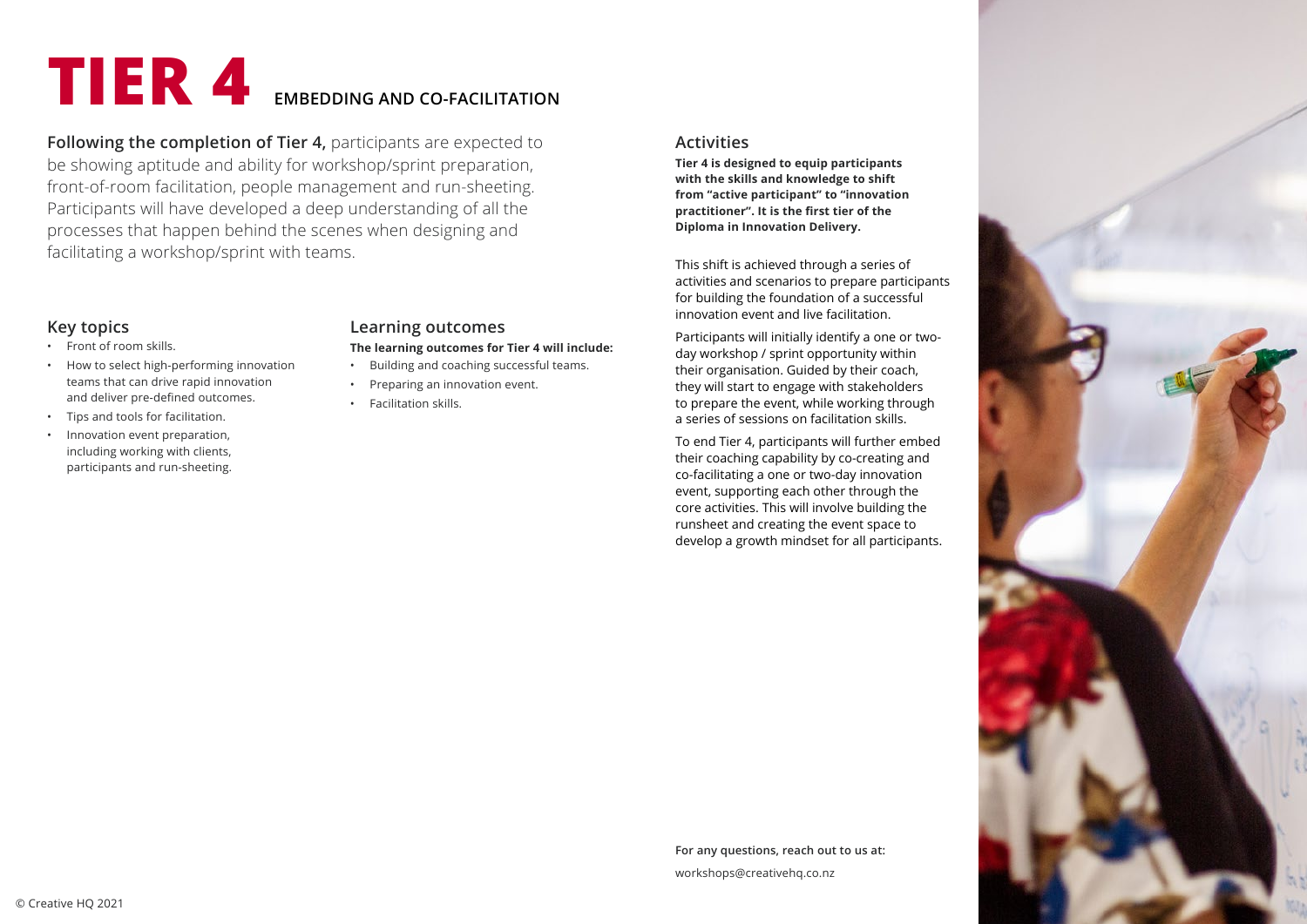

# **TIER 5 LEAD FACILITATION AND COACHING**

## **Following the completion of Tier 5, participants are expected to be showing a growing aptitude and confidence for front-ofroom facilitation and one-to-one/team coaching.**

Participants will be able to demonstrate their understanding of eight Creative HQ Innovation Blocks, as well as their proficiency in coaching tools and techniques in high intensity innovation environments. They will be able to demonstrate competency in the theoretical and practical skills of leading a team through an innovation process.

Participants should be confident working with teams, training and instructing individual team members, and ensuring that innovation initiatives deliver the desired outcomes and outputs.

By the end of the tier, participants will have completed 400 hours of hands-on learning and experiential training, and will be wellpositioned to competently coach and lead teams through innovation events and programmes (such as incubators or accelerators).

#### **Activities**

**The tier is designed to lead towards the delivery of a five-day sprint. Prior to that participants will work through exercises focused on coaching individuals and teams, be introduced to co-design as an innovation approach, explore storytelling as a technique and run through a series of facilitator scenarios.**

The preparation of the sprint includes engaging with the client to glean and articulate the required (and requested) inputs and outputs. One of these outputs will be a design log, which participants will learn how to structure based on content, artifacts and insights gathered throughout the event.

There are a few options for selecting the type of sprint. At any given time, Creative HQ runs a range of innovation events (e.g. sprints, hackathons, workshops), which can be used as opportunities for new coaches to demonstrate their skills. Or, when and where events are not scheduled, participants can theme formats to align with actual problems/opportunities that need to be addressed. The chosen innovation format will create highly-desirable innovation outcomes for clients whilst also promoting and socialising the upskilling/training for coaches.

Whichever format is used, Tier 5 participants will take turns leading, facilitating and coaching the cohort throughout the event (assisted by highly experienced facilitators and coaches from Creative HQ).

Tier 5 concludes with a one-day in-residence retrospective and assessment.

# **Key topics**

- Developing innovation talent and creative confidence – nurturing personal transformation and driving teams towards breakthrough outcomes.
- Coaching and facilitation in a high intensity environment. Tools and techniques for innovating at pace, stage-gating in rapid innovation programmes – when to drive a team towards pivot, persevere or prune and dealing with difficult situations as a facilitator.
- The psychology of individuals and teams – coaching and facilitation essentials – personal transformation and vital oscillation for break-through performance.
- Demystifying "innovation" how to lead facilitate disciplined innovation formats.

#### **Learning outcomes The learning outcomes for Tier 5 will include:**

- Design of an innovation event.
- Delivery of an innovation event.
- Balancing stakeholder requirements.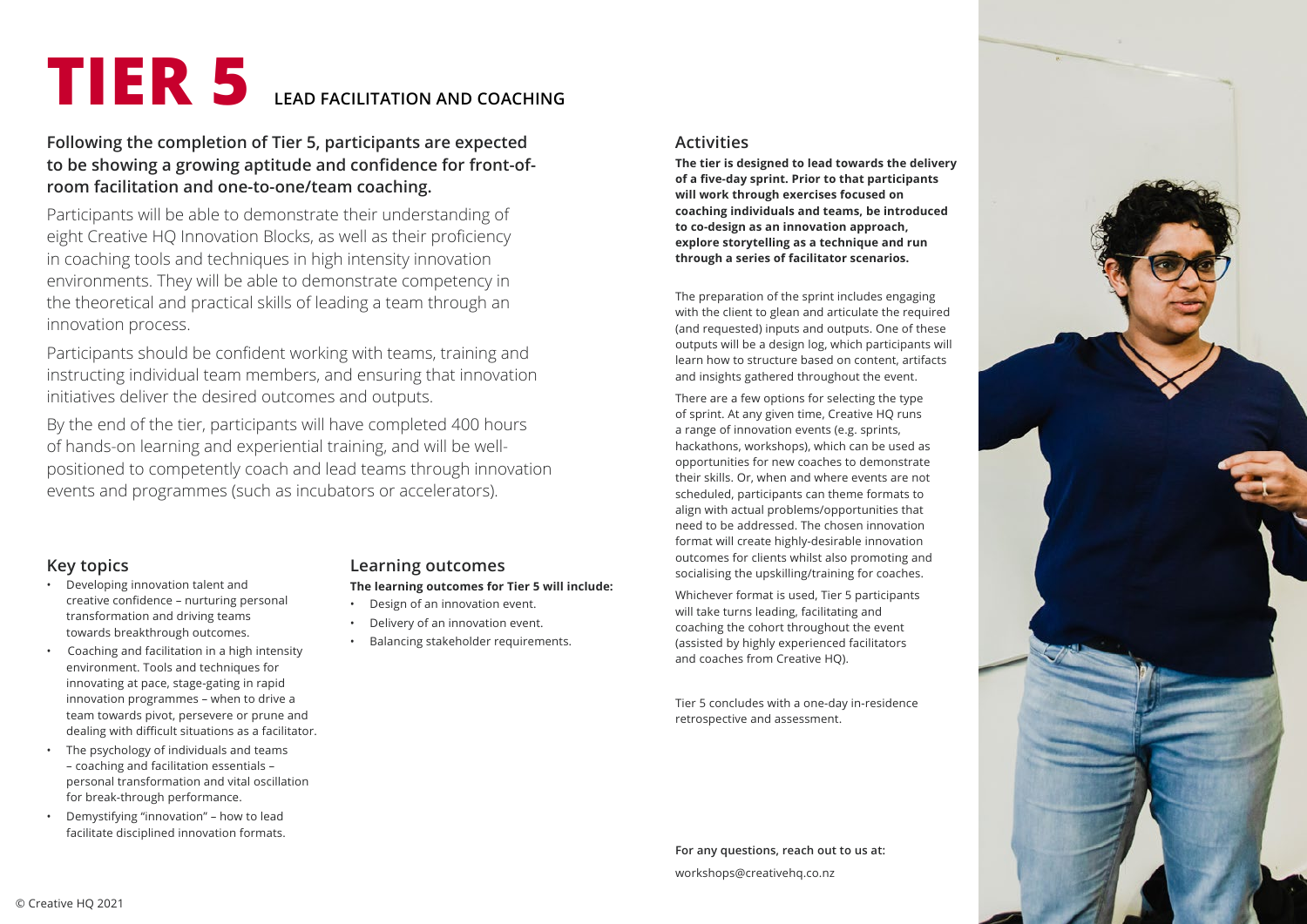

# **TIER 6 PROGRAMME DESIGN**

**By the conclusion of Tier 6, participants are expected to demonstrate their comprehensive understanding and proficiency in all aspects of designing and delivering a highly effective and successful innovation programme as evidenced by their work on a real-world/case study scenario.** 

#### **Activities**

**Tier 6 focuses on the end-to-end design of effective innovation programmes for organisations and ecosystems.**

It commences with a five-day foundational workshop on programme design where participants learn how to design, develop and implement an end-to-end Innovation Programme. The training includes design principles for startup incubation, acceleration, and corporate/public sector programmes and a discussion of common models (such as fixed intake and rolling intake models, high-touch/low-touch interventions, etc).

Participants will work on developing a deep understanding of all phases of innovation programmes including preparation, "deal flow", programme events, due diligence and post programme activities, sequencing of innovation formats and the development of meaningful metrics, stage gates and reporting standards.

Participants are then tasked with the design of an Innovation Programme to suit a given realworld or business-case scenario. This is preferred as an individual exercise that is supported and assessed by a Creative HQ Master Coach.

#### **Key topics**

- Understanding constraints, objectives, outcomes and common structures/ approaches of innovation programmes.
- Understanding operating, finance and resourcing models for innovation programmes.
- Navigating complex stakeholder environments, internal innovation politics and competing priorities with "business as usual" environments.
- Developing and managing successful innovation programmes – non-delivery related aspects and processes (deal-flow sourcing, team assessment and selection funnels, on-boarding/re-entry, etc).
- Innovation portfolio balancing and life-cycle management. Balancing opportunity size and dynamics across innovation horizons, customer experience, impact and strategic alignment.

#### **Learning outcomes The learning outcomes for Tier 6 will include:**

- Building an innovation ecosystem.
- Programme design and management.
- Programme impact and evaluation.
- Presentation and next steps.